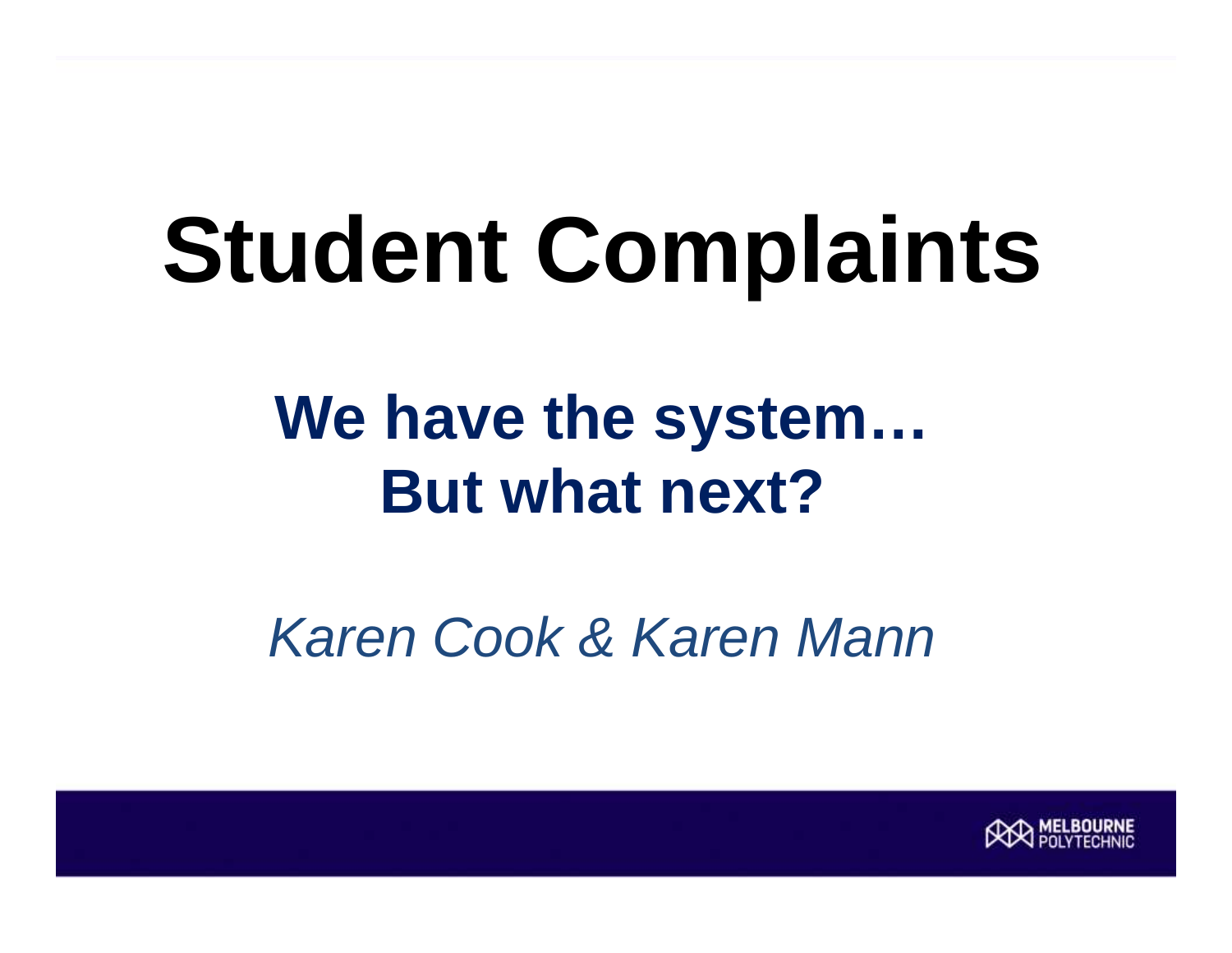#### **Why an Online Complaints System?**



*Image courtesy of marcolm at FreeDigitalPhotos.net*

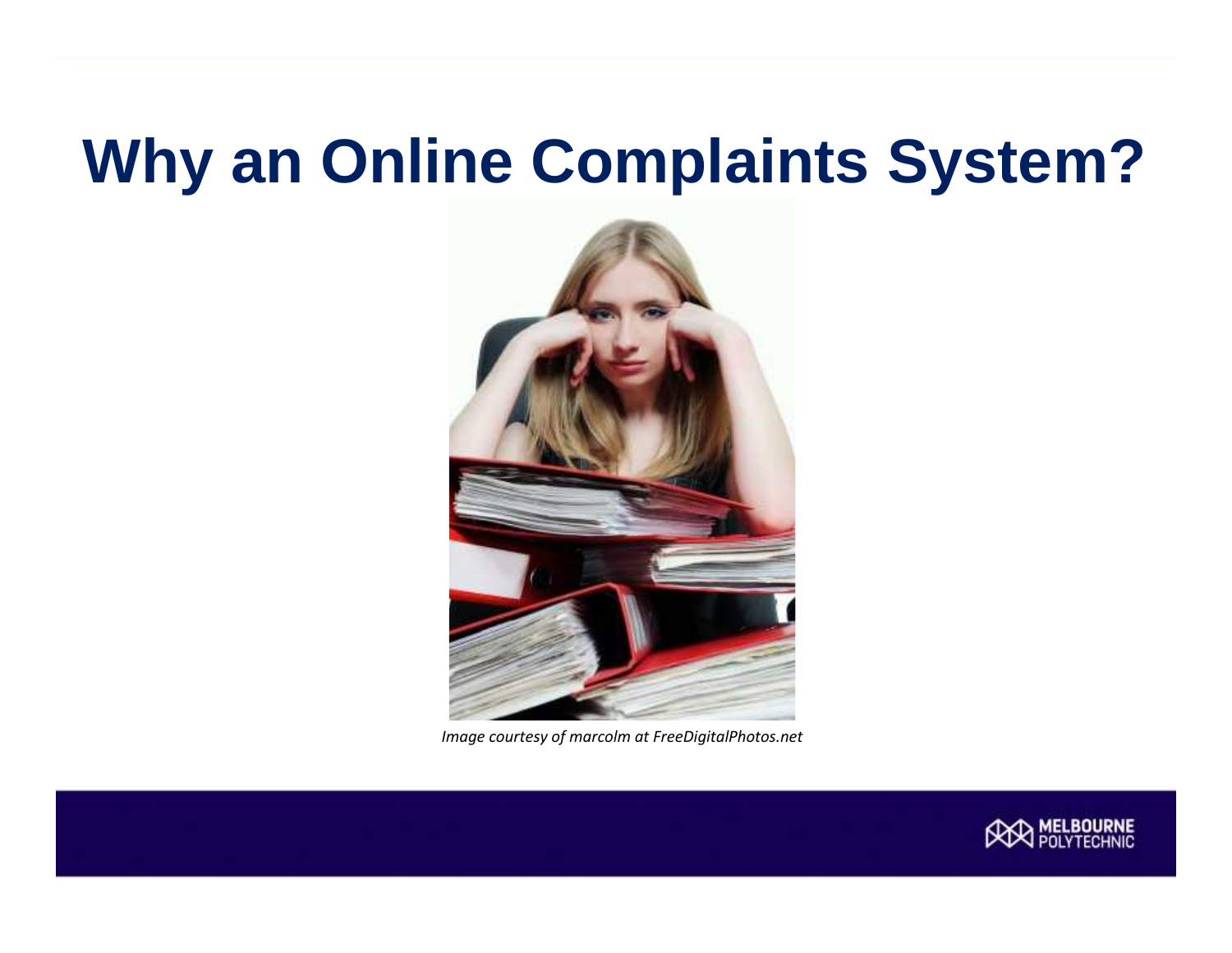#### **Our Online Complaints System**

#### • www.melbournepolytechnic.edu.au/feedback

| Malacuma Pelynehvic is committed to providing a position of cartier of experience. We welcome it addeds to assist as to confine system the quality of<br>teaching, administrative and support services. |                                                                                                                                                         |                                                                                                                                                                                                 |
|---------------------------------------------------------------------------------------------------------------------------------------------------------------------------------------------------------|---------------------------------------------------------------------------------------------------------------------------------------------------------|-------------------------------------------------------------------------------------------------------------------------------------------------------------------------------------------------|
| Please choose from one of the following:                                                                                                                                                                |                                                                                                                                                         |                                                                                                                                                                                                 |
| Complaint                                                                                                                                                                                               | Compliment                                                                                                                                              | Suggestion                                                                                                                                                                                      |
| We take all complaints seriously. All complaints<br>will be investigated and you will be informed of<br>the cutoann or midings.<br>Locco a Comsici v +                                                  | Everyone Steelse is took they are "colleg a good<br>jeb" Pooce at up brow it you were the a<br>compliment possess in the cur-clatt.<br>Para Compines: » | Please let us know if there is something that<br>you led we beaid do or provide lietter. Wo will<br>the also fit upper is a company of worker<br>intern vos et the recet.<br>Make c Eucgeston » |
| Need help?                                                                                                                                                                                              |                                                                                                                                                         |                                                                                                                                                                                                 |
| If you need holp concreting this loan or would like to till in a paper based form pieces contact Christian Strates on 9269 1314 or entail.<br>feedback@mclbournepolytechnic edu.au                      |                                                                                                                                                         |                                                                                                                                                                                                 |
| Please visit the Fasdasck and Conspirats pace tor more information about the student pemplaints policy and arocesses.                                                                                   |                                                                                                                                                         |                                                                                                                                                                                                 |
|                                                                                                                                                                                                         | Fifthing Information                                                                                                                                    |                                                                                                                                                                                                 |

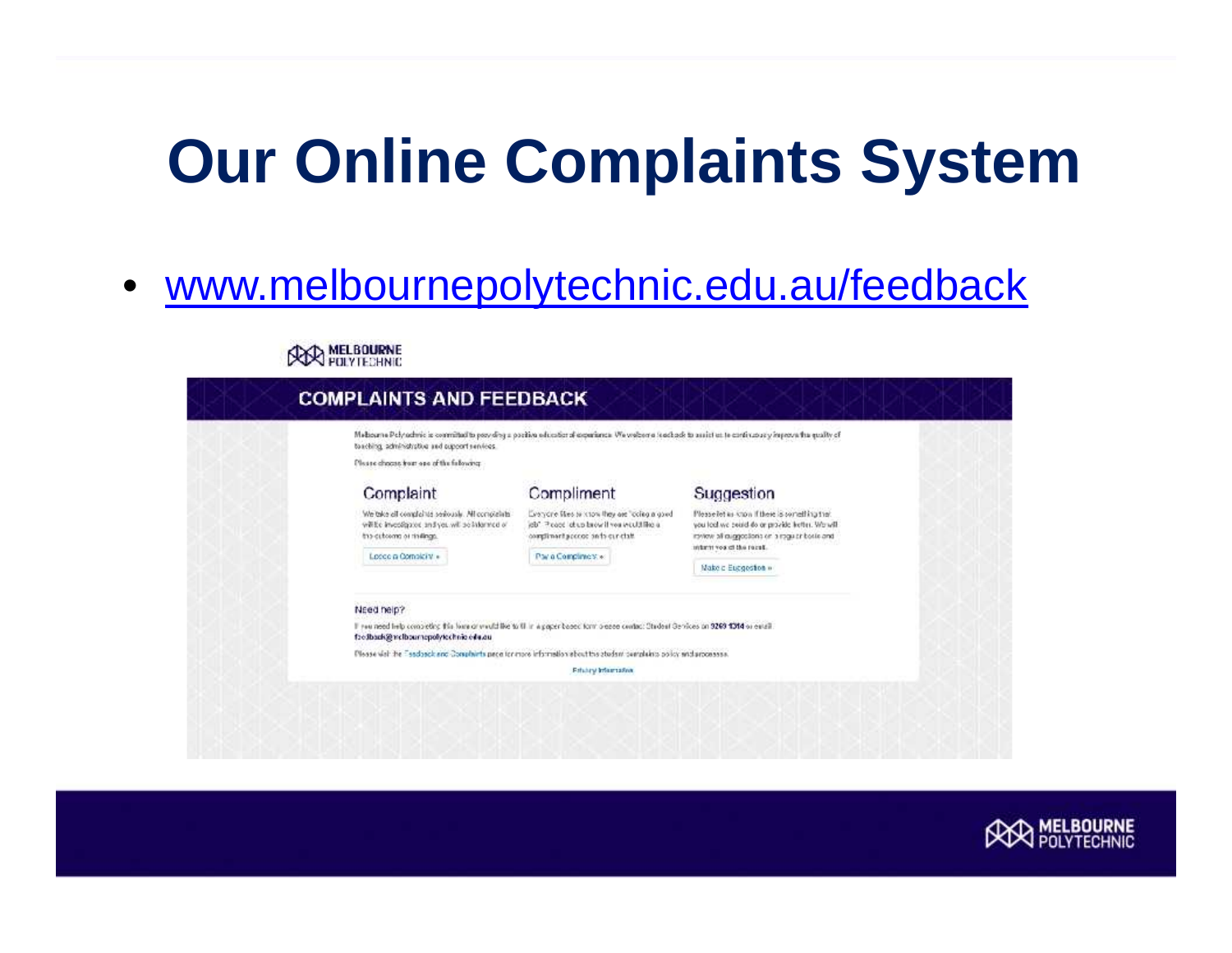## **Our Online Complaints System**

#### **LODGE A COMPLAINT**

In order to Indestrigate your complaint we will need to contact you, so passe provide your name and contact details including one contact number if possible. If you do not provide this information we may not be able to deal with the complaint.

We will use the information you provide to assess, investigate and/or conditate your complaint, by completing and submitting this form you consent to Nelhourns Palytechnic providing your information to the most appropriate person to address the motor

Your possonal information will be used and stored in accordance with Melbourne Palytechnic Privacy Politics.

You will be confacted within 10 working deys with an update of the progress of your complaint.

#### Fields marked with a star (\*) are mandatory

| Litle                | 青 Hard Nomic                                                  |                |  |
|----------------------|---------------------------------------------------------------|----------------|--|
| $-80105 -$           |                                                               | $\overline{a}$ |  |
| <b>A</b> Lock North: |                                                               |                |  |
|                      | 盖                                                             |                |  |
| <b>A</b> Erral       |                                                               |                |  |
|                      | $\mathbb{G}$                                                  |                |  |
|                      | the et least one of the phone number fields must be rupplied. |                |  |
| Mobile Phane         |                                                               |                |  |
|                      | $\frac{1}{\sqrt{2}}$                                          |                |  |
| Anada                |                                                               |                |  |
|                      | $\tau_{\rm m}$                                                |                |  |

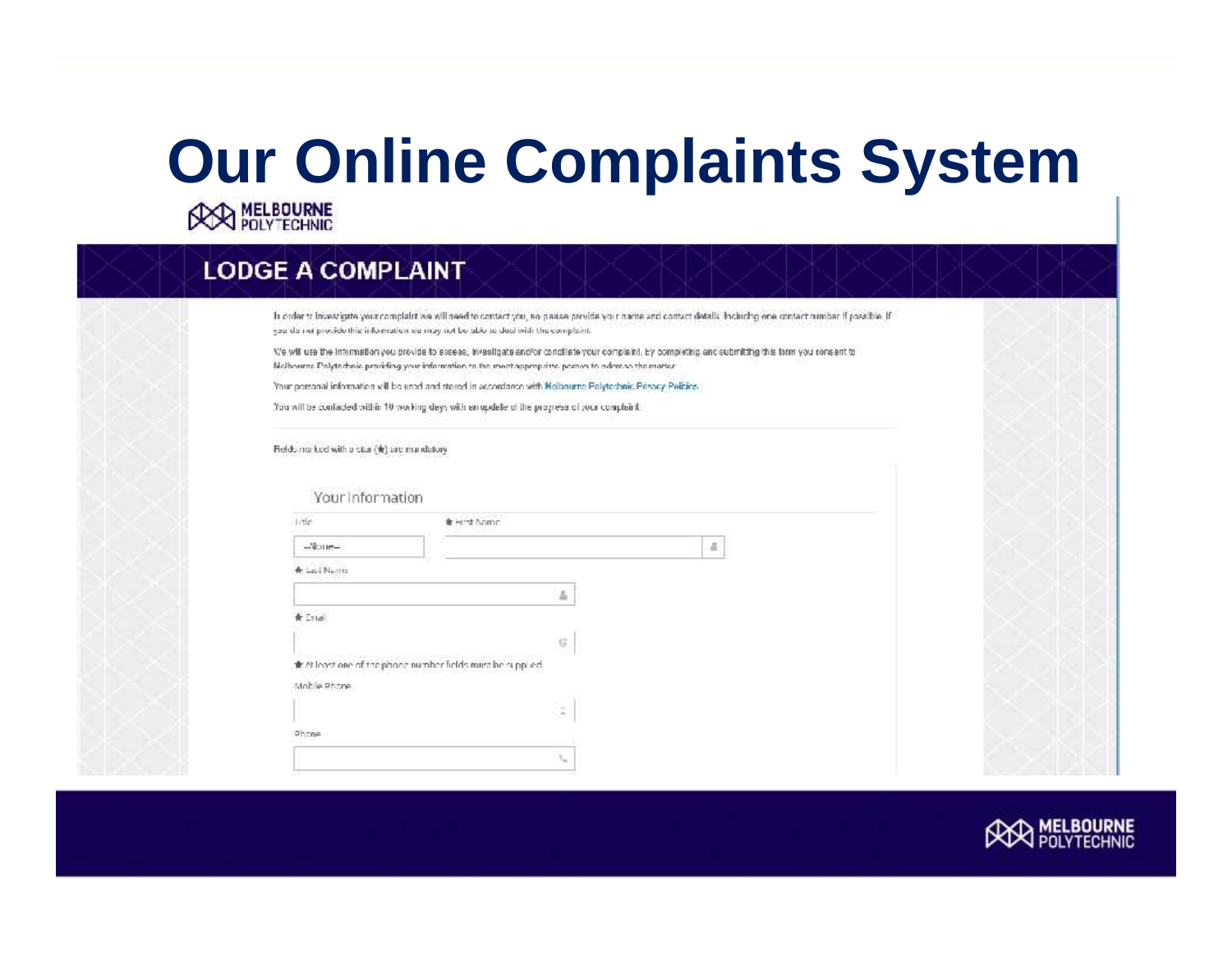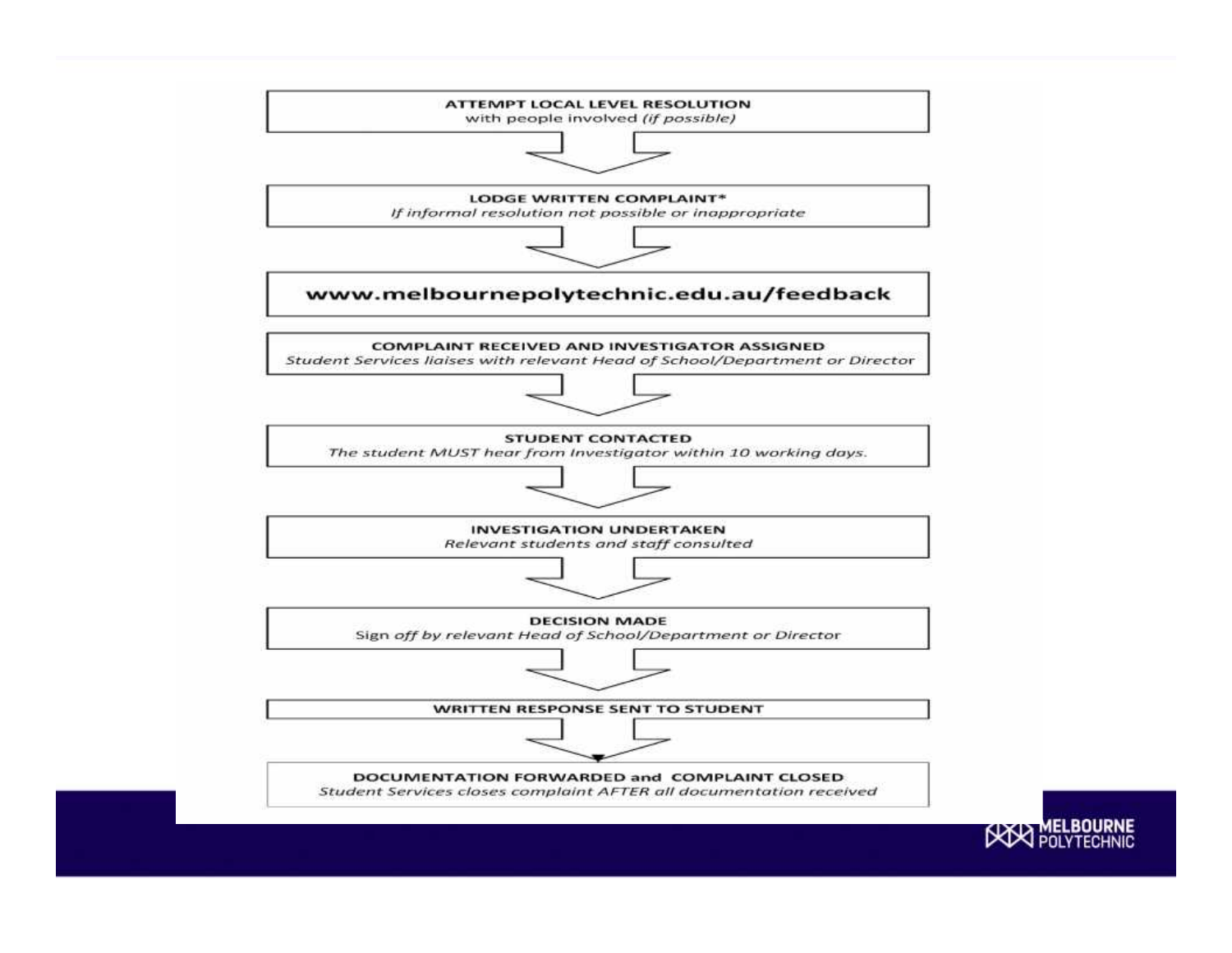#### **The System Works!!!!**



Image courtesy of Stuart Miles at FreeDigitalPhotos.net

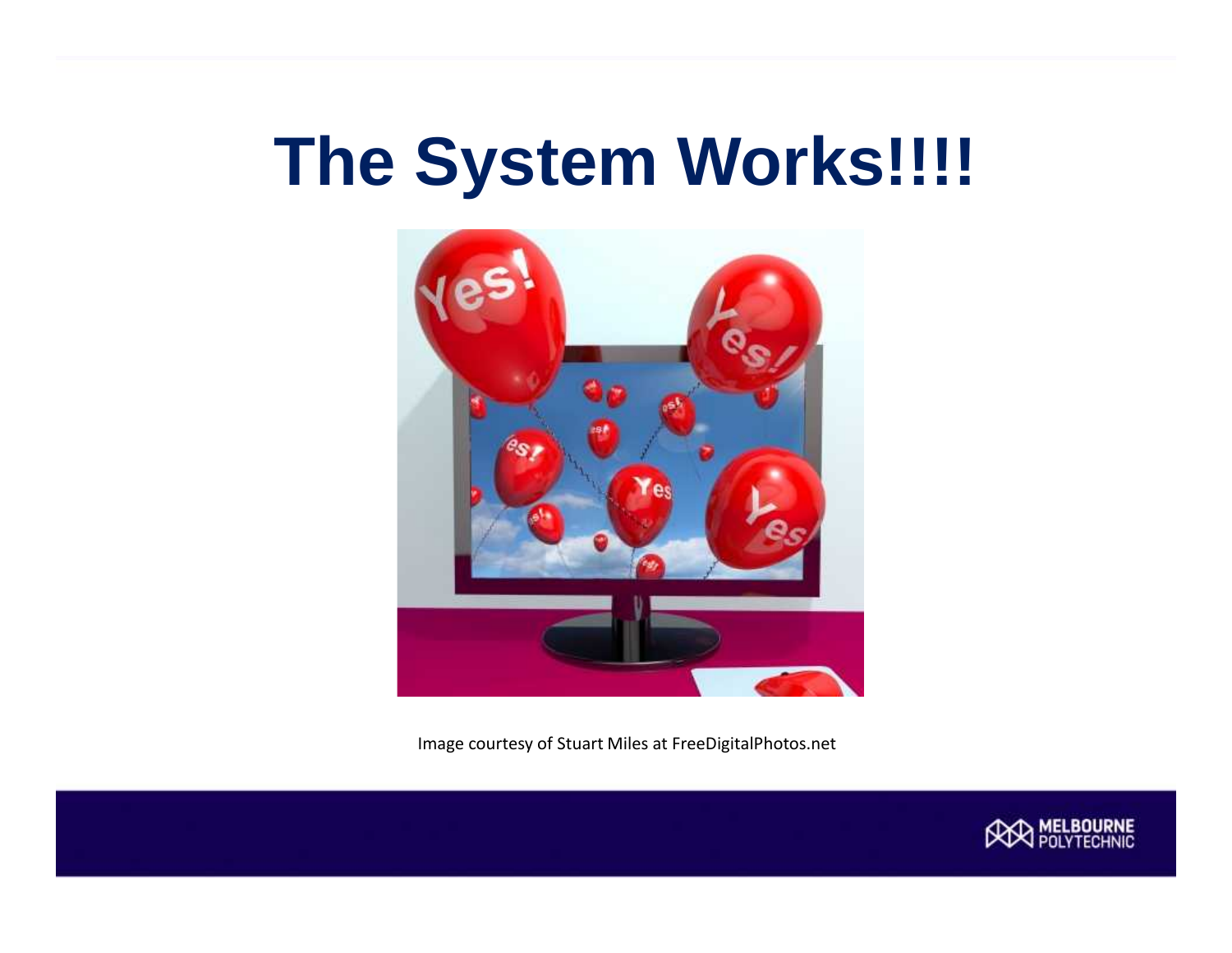*"The customer doesn't expect everything will go right all the time; the big test is what you do when things go wrong."*

**- Sir Colin Marshall**

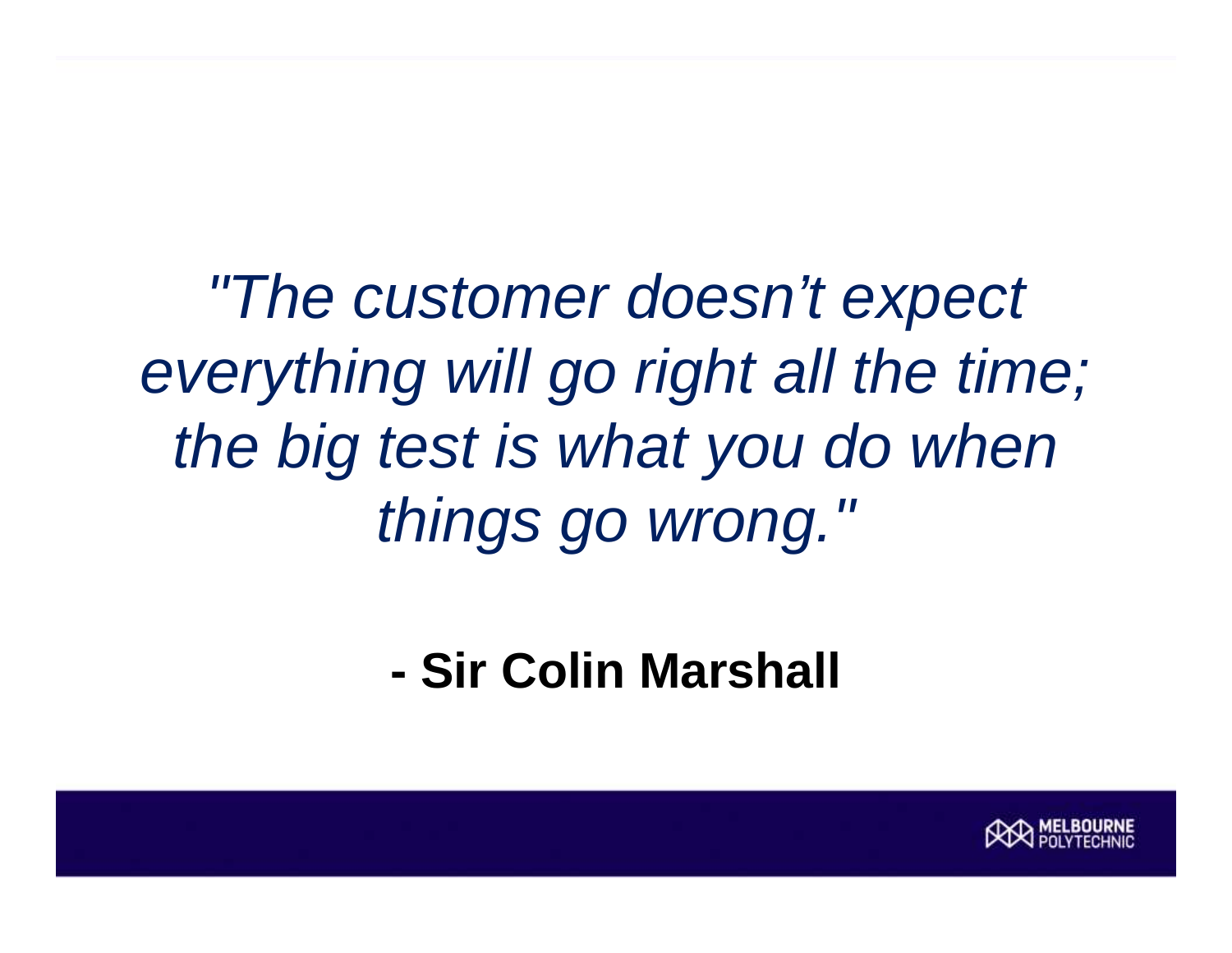#### **When the System DOESN'T Work**

Top 3 reasons the system sometimes doesn't work:

- 1. Avoidance/Fear
- 2. Defensiveness/Taking it personally
- 3. Not following processes

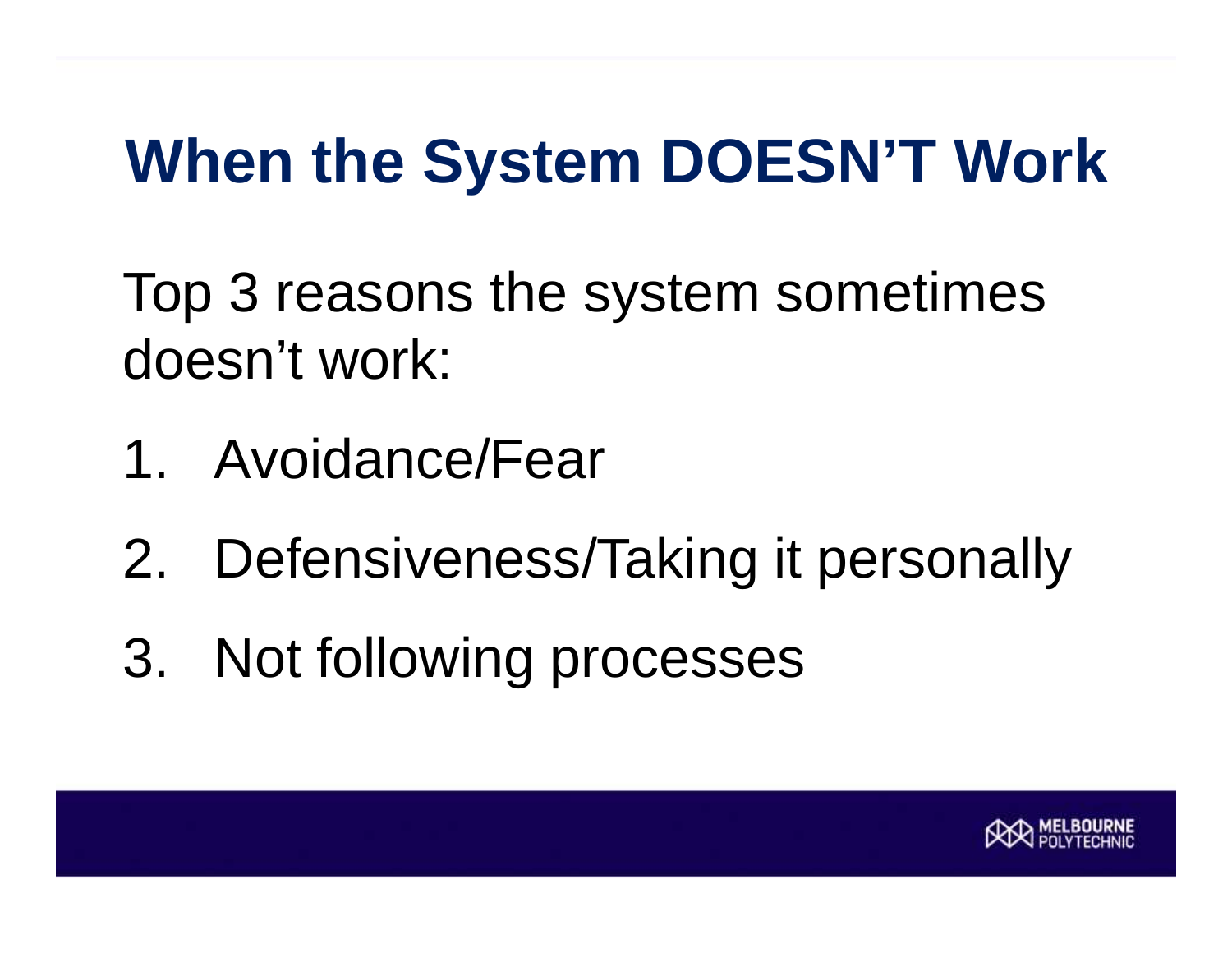#### **Tips to Overcome Avoidance /Fear**



Image by Stuart Miles at FreeDigitalPhotos.net

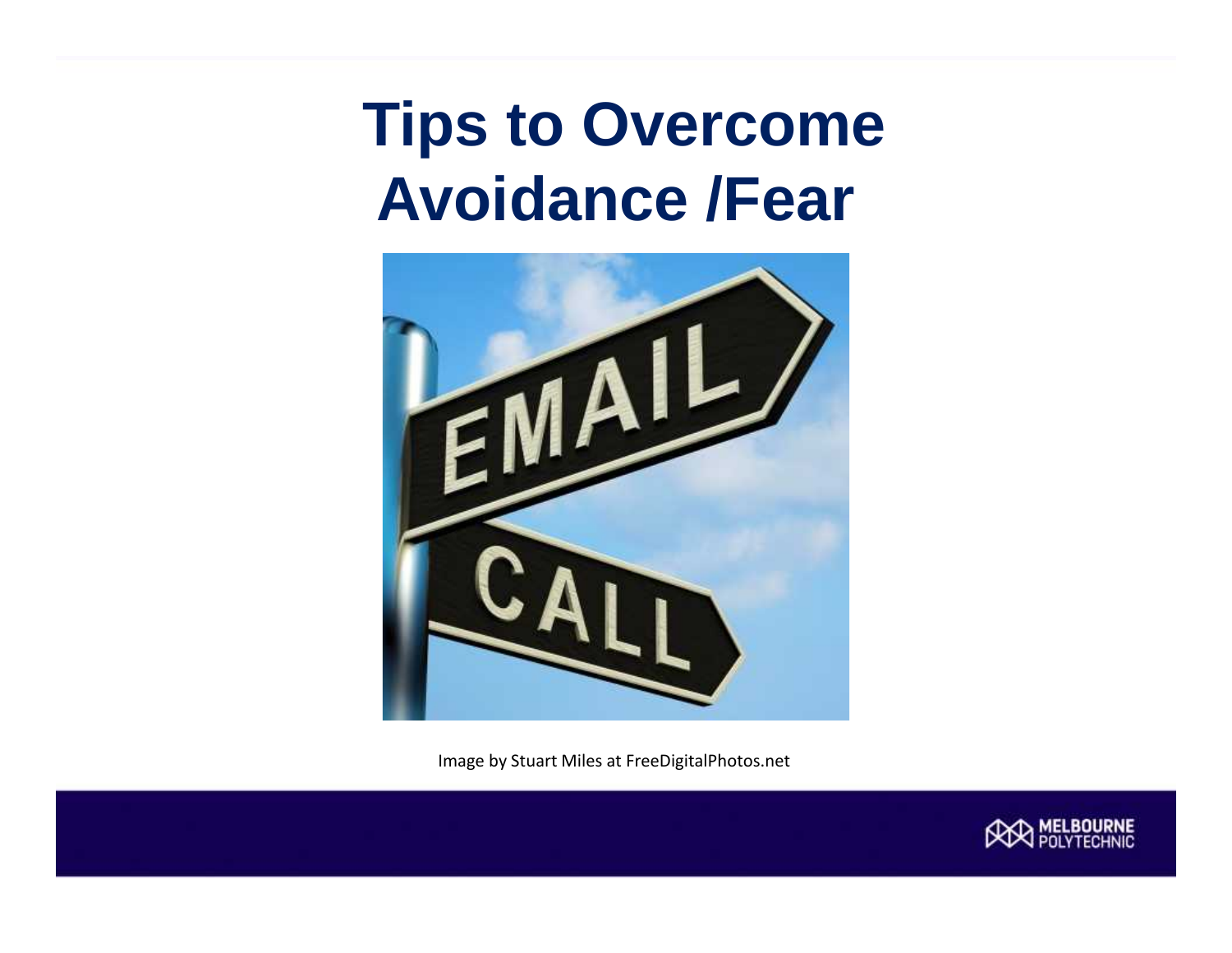#### **How to Overcome Defensiveness**

- **A complaint is NOT…**
	- **"I hate you! You (personally) are a terrible person!"**
- **A complaint IS…**

– **"Please help me!!! Something is not working and I need your help to fix a problem!"**

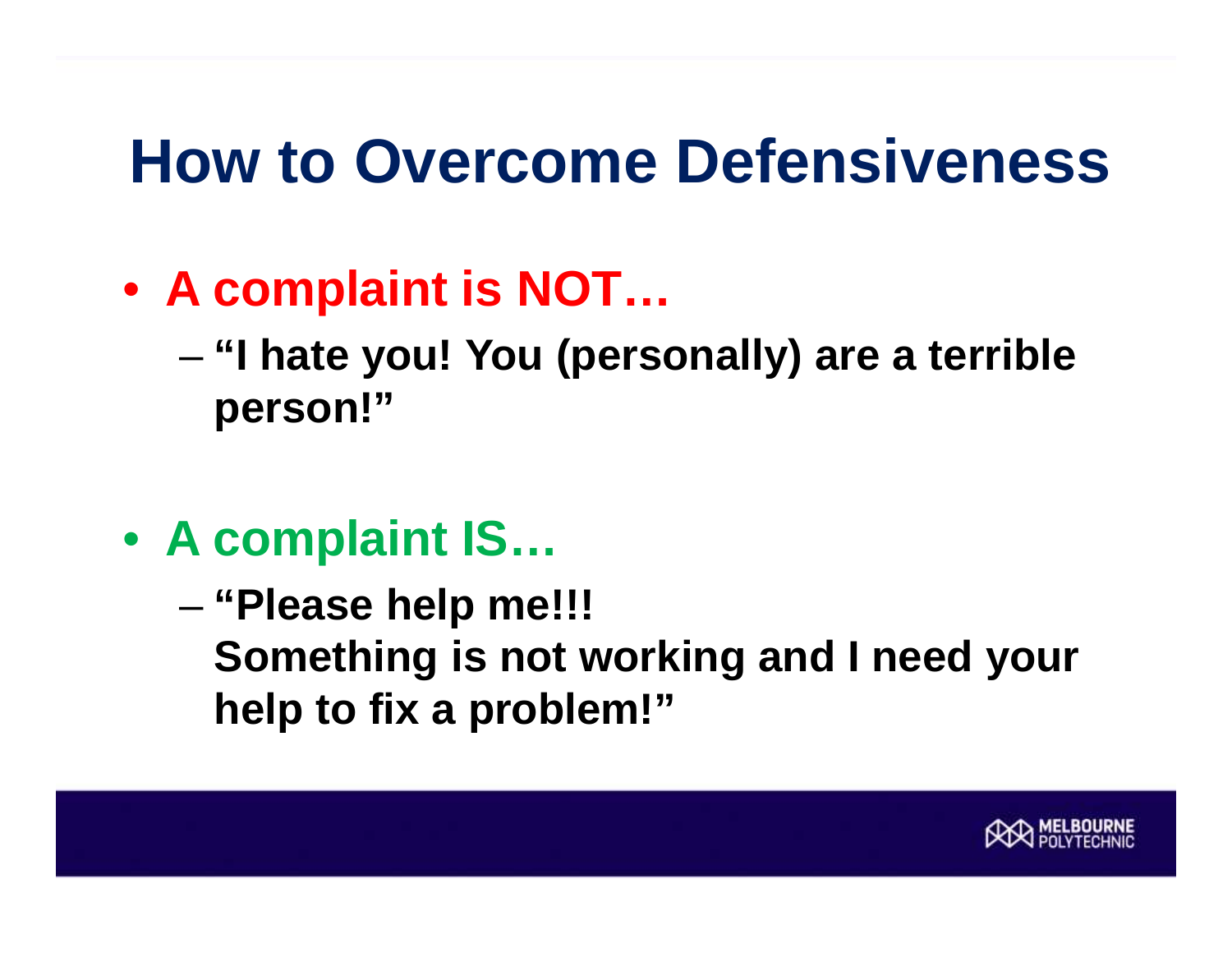#### **Follow the Process: It Supports Best Practice**



Image by Stuart Miles at FreeDigitalPhotos.net

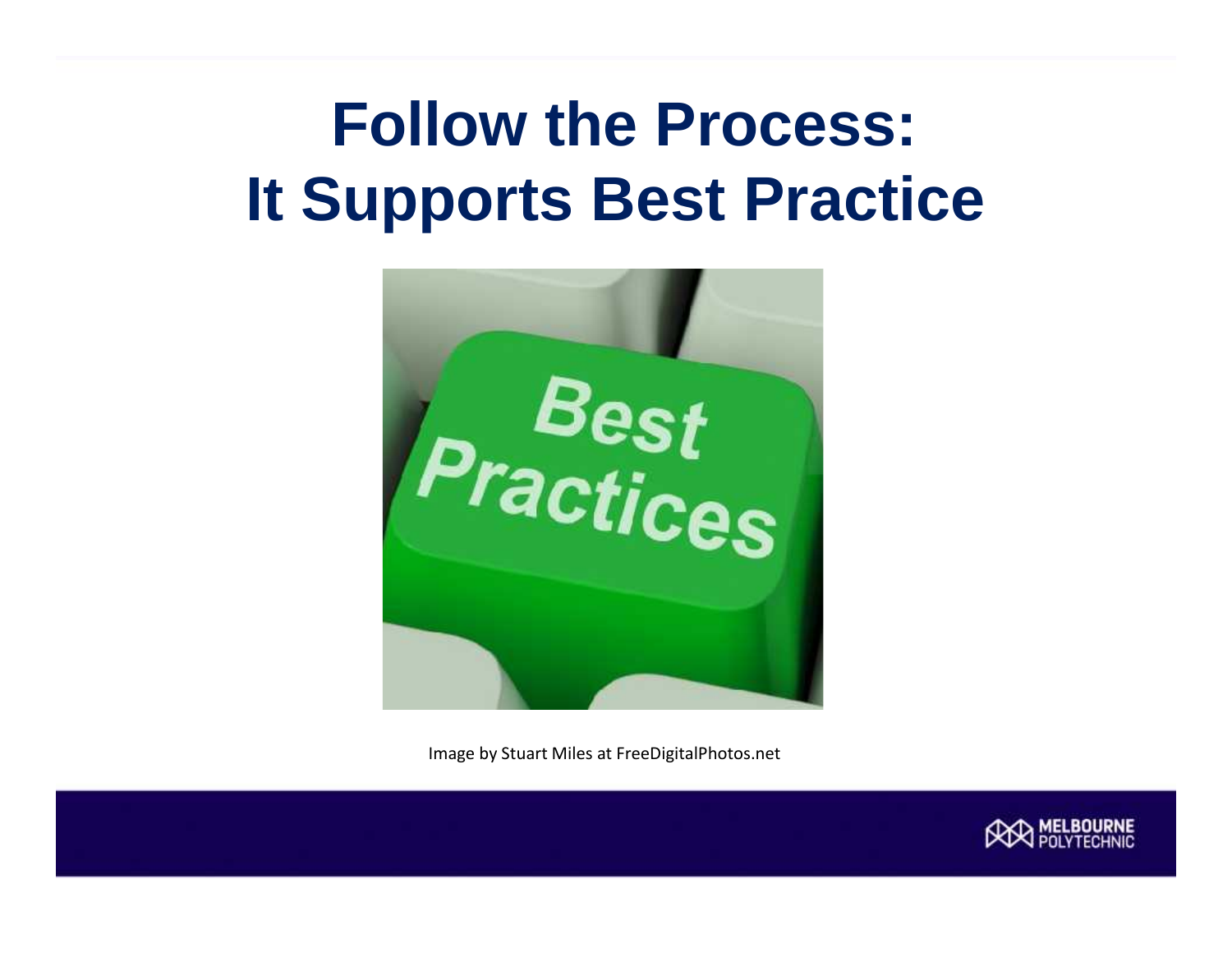### **What has Worked Well**

- Personal contact with staff & students
- Templates
- Checklists
- Resources on intranet
- Mentoring and support



Image courtesy of David Castillo Dominici at FreeDigitalPhotos.net

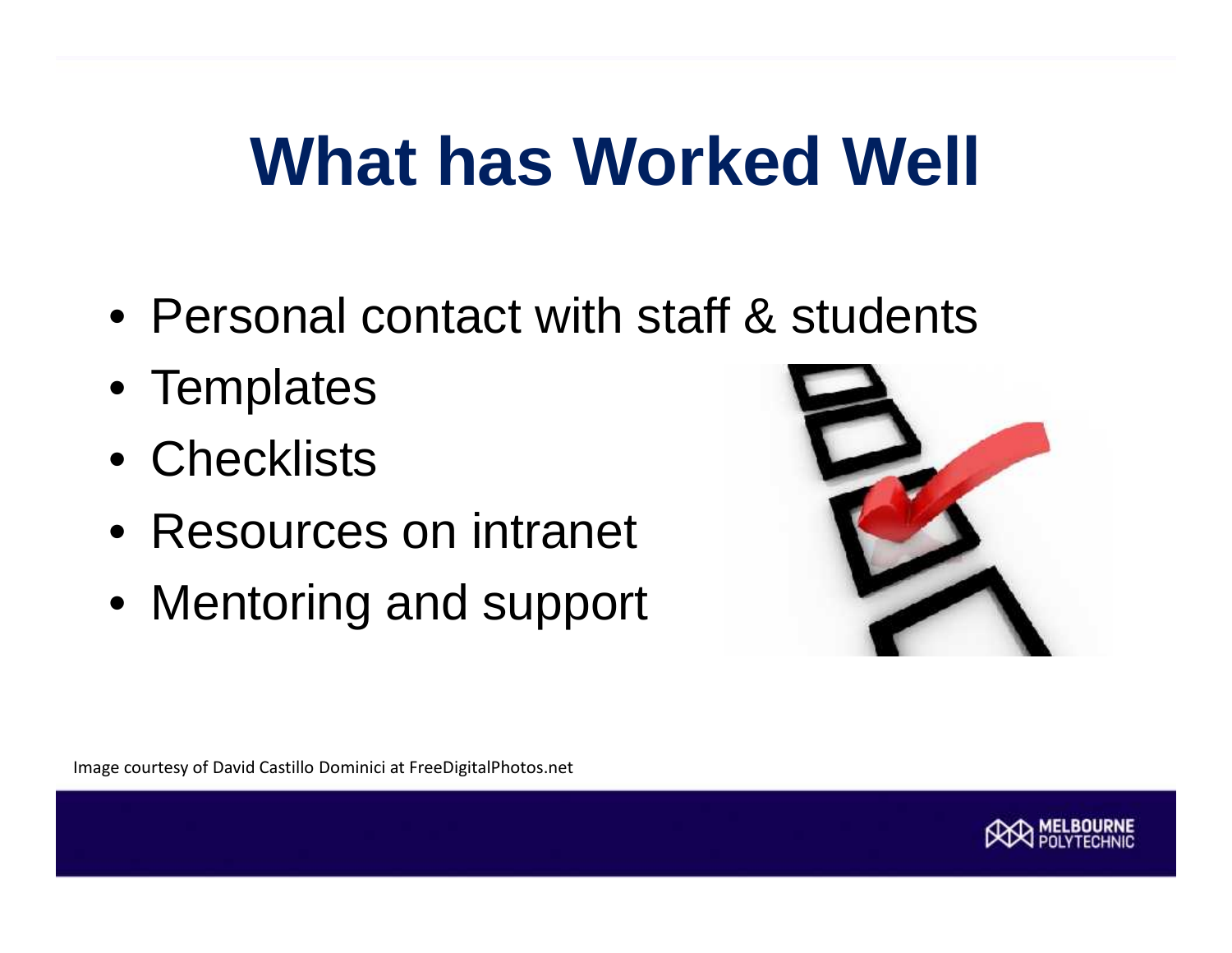## **Improvements in the Making**

- More staff training
- Executive endorsement
- Consistent Monthly reporting
- Regular Root Cause Analysis
- More accountability

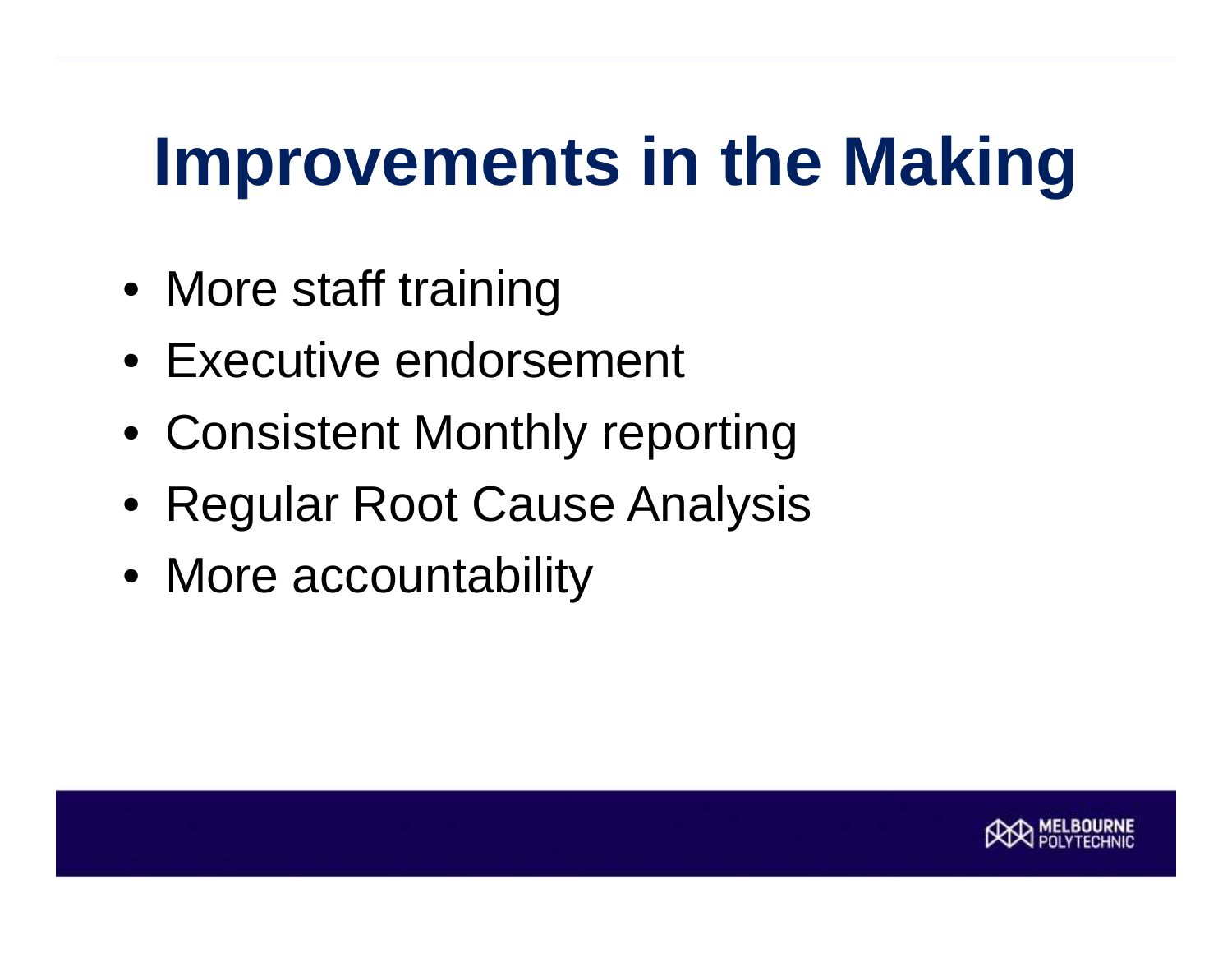#### **Complaints are Opportunities… in Disguise**

#### *"Statistics suggest that when customers complain… managers ought to get excited about it.*

*The complaining customer represents a huge opportunity for more business."*

*– Zig Ziglar*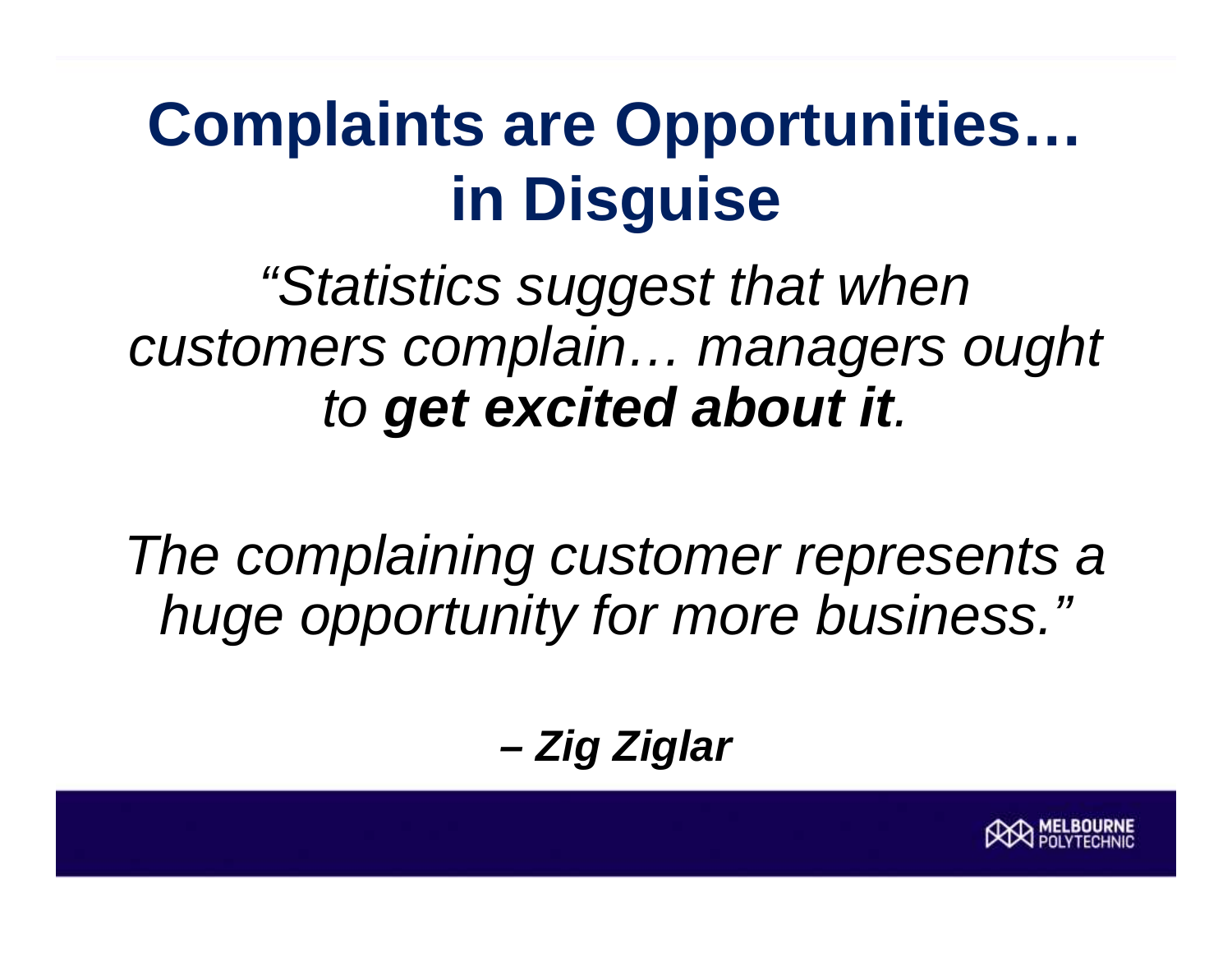### **A Complaint is an Opportunity to…**

- **LISTEN** carefully
- **FIX** something
- **HELP** someone
- **IDENTIFY** process improvement opportunities
- **SEE** the institute through the student's eyes
- **IMPROVE** the experience for our students!